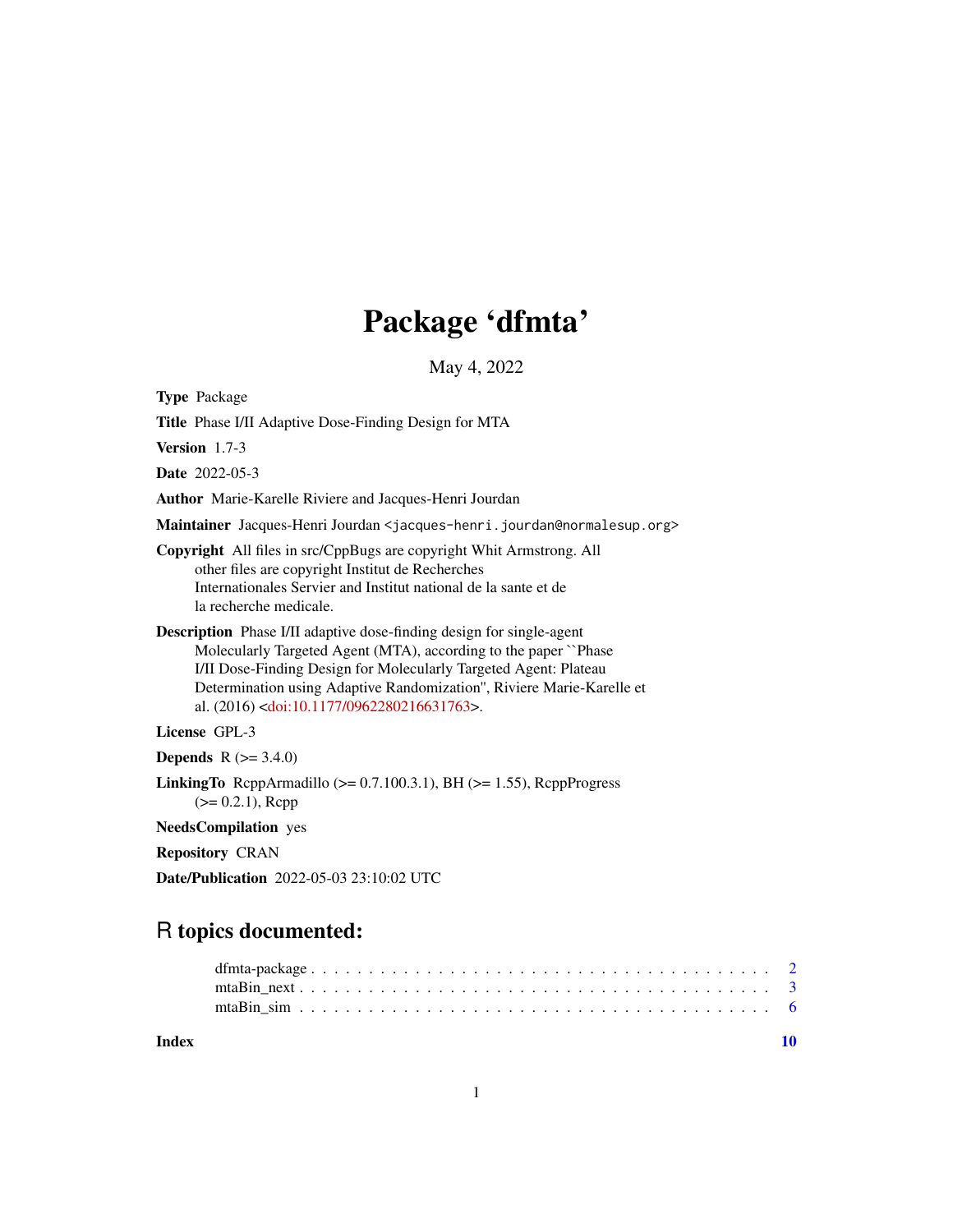<span id="page-1-0"></span>

## Description

Phase I/II adaptive dose-finding design for single-agent Molecularly Targeted Agent (MTA), according to the paper "Phase I/II Dose-Finding Design for Molecularly Targeted Agent: Plateau Determination using Adaptive Randomization", Riviere Marie-Karelle et al. (2016) <doi:10.1177/0962280216631763>.

#### Details

The DESCRIPTION file:

| Package:   | dfmta                                                                                                                      |
|------------|----------------------------------------------------------------------------------------------------------------------------|
| Type:      | Package                                                                                                                    |
| Title:     | Phase I/II Adaptive Dose-Finding Design for MTA                                                                            |
| Version:   | 1.7-3                                                                                                                      |
| Date:      | 2022-05-3                                                                                                                  |
| Author:    | Marie-Karelle Riviere and Jacques-Henri Jourdan                                                                            |
|            | Maintainer: Jacques-Henri Jourdan <jacques-henri.jourdan@normalesup.org></jacques-henri.jourdan@normalesup.org>            |
| Copyright: | All files in src/CppBugs are copyright Whit Armstrong. All other files are copyright Institut de Recherches Inte           |
|            | Description: Phase I/II adaptive dose-finding design for single-agent Molecularly Targeted Agent (MTA), according to the p |
| License:   | $GPL-3$                                                                                                                    |
| Depends:   | $R (= 3.4.0)$                                                                                                              |
| LinkingTo: | ReppArmadillo ( $> = 0.7.100.3.1$ ), BH ( $> = 1.55$ ), ReppProgress ( $> = 0.2.1$ ), Repp                                 |

Index of help topics:

| dfmta-package | Phase I/II Adaptive Dose-Finding Design for MTA |
|---------------|-------------------------------------------------|
| mtaBin next   | Optimal dose determination for MTA with binary  |
|               | outcomes                                        |
| mtaBin sim    | Design Simulator for MTA with binary outcomes   |

### Author(s)

Marie-Karelle Riviere and Jacques-Henri Jourdan

Maintainer: Jacques-Henri Jourdan <jacques-henri.jourdan@normalesup.org>

# References

Riviere, M-K., Yuan, Y., Jourdan, J-H., Dubois, F., and Zohar, S. Phase I/II Dose-Finding Design for Molecularly Targeted Agent: Plateau Determination using Adaptive Randomization.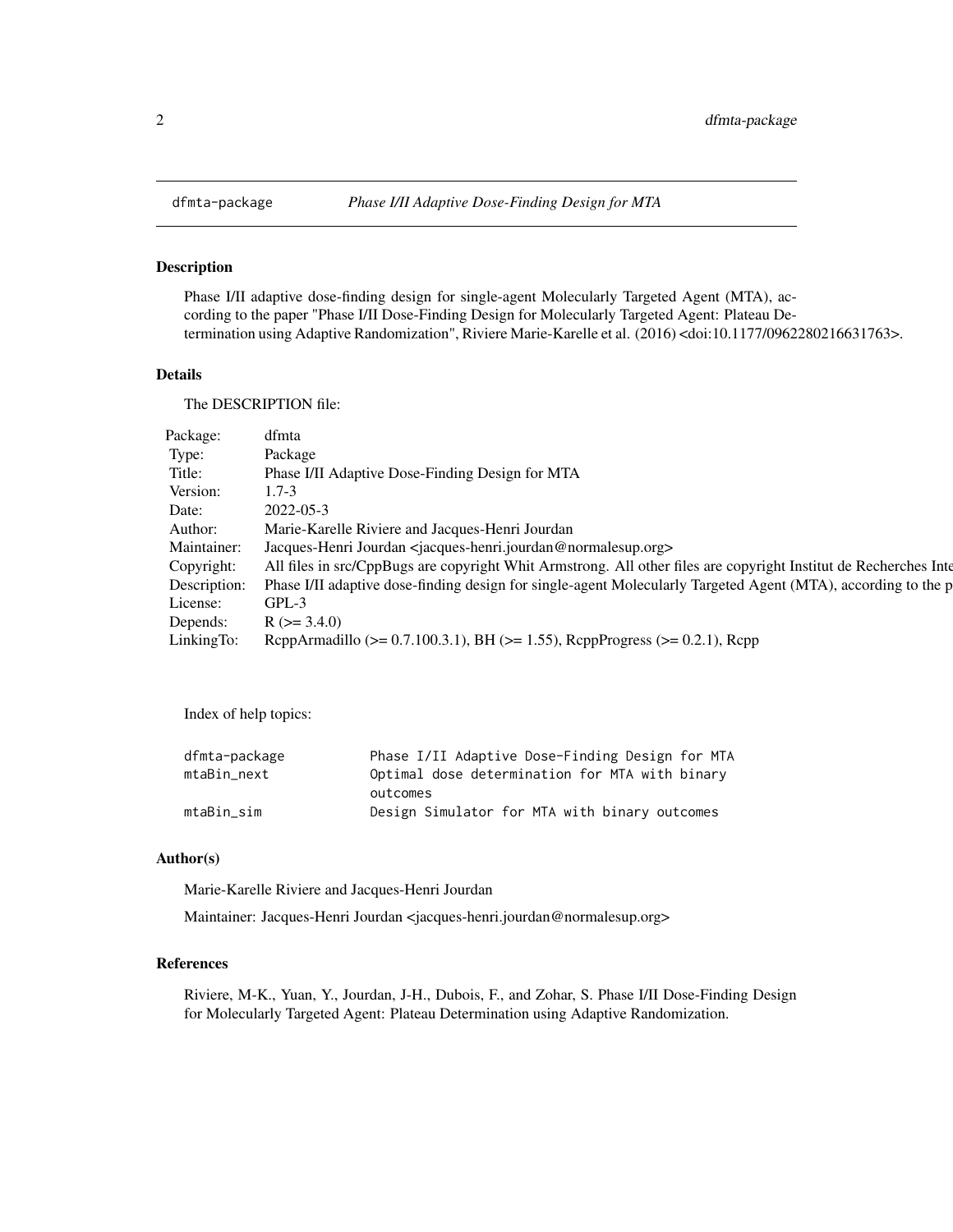# Description

mtaBin\_next is used to determine the next optimal dose to administer in a Phase I/II clinical trial for Molecularly Targeted Agent using the design proposed by Riviere et al. entitled "Phase I/II Dose-Finding Design for Molecularly Targeted Agent: Plateau Determination using Adaptive Randomization".

#### Usage

```
mtaBin_next(ngroups=1, group_cur=1, ndose, prior_tox, prior_eff, tox_max,
eff_min, cohort_start, cohort, final=FALSE, method="MTA-RA",
s_1=function(n_cur){0.2}, s_2=0.07, group_pat, id_dose, toxicity, tite=TRUE,
efficacy, time_follow, time_eff, time_full, cycle, c_tox=0.90, c_eff=0.40,
seed = 8)
```
# Arguments

| ngroups      | Number of groups for the dose-finding process leading to the recommendation<br>of different dose levels. Several groups of efficacy (e.g. based on biomarker)<br>sharing the same toxicity can be considered. The default value is set at 1.                                                        |
|--------------|-----------------------------------------------------------------------------------------------------------------------------------------------------------------------------------------------------------------------------------------------------------------------------------------------------|
| group_cur    | Group number for which the estimation and the optimal dose determination is<br>required by the function. The default value is set at 1.                                                                                                                                                             |
| ndose        | Number of dose levels.                                                                                                                                                                                                                                                                              |
| prior_tox    | A vector of initial guesses of toxicity probabilities associated with the doses.<br>Must be of same length as ndose.                                                                                                                                                                                |
| prior_eff    | A vector of initial guesses of efficacy probabilities associated with the doses for<br>group_cur. Must be of same length as ndose.                                                                                                                                                                  |
| tox_max      | Toxicity upper bound, i.e. maximum acceptable toxicity probability.                                                                                                                                                                                                                                 |
| eff_min      | Efficacy lower bound, i.e. minimum acceptable efficacy probability.                                                                                                                                                                                                                                 |
| cohort_start | Cohort size for the start-up phase.                                                                                                                                                                                                                                                                 |
| cohort       | Cohort size for the model phase.                                                                                                                                                                                                                                                                    |
| final        | A boolean with value TRUE if the trial is finished and the recommended dose<br>for further phases should be given, or FALSE (default value) if the dose deter-<br>mination is performed for the next cohort of patients.                                                                            |
| method       | A character string to specify the method for dose allocation $\ll$ => plateau de-<br>termination). The default method "MTA-RA" use adaptive randomization on<br>posterior probabilities for the plateau location. Method based on difference in<br>efficacy probabilities is specified by "MTA-PM". |
| $s_1$        | A function depending on the number of patients included used for adaptive ran-<br>domization in plateau determination, only used if the estimation method chosen<br>is "MTA-RA". The default function is function $(n\_cur, n)$ 0.2.                                                                |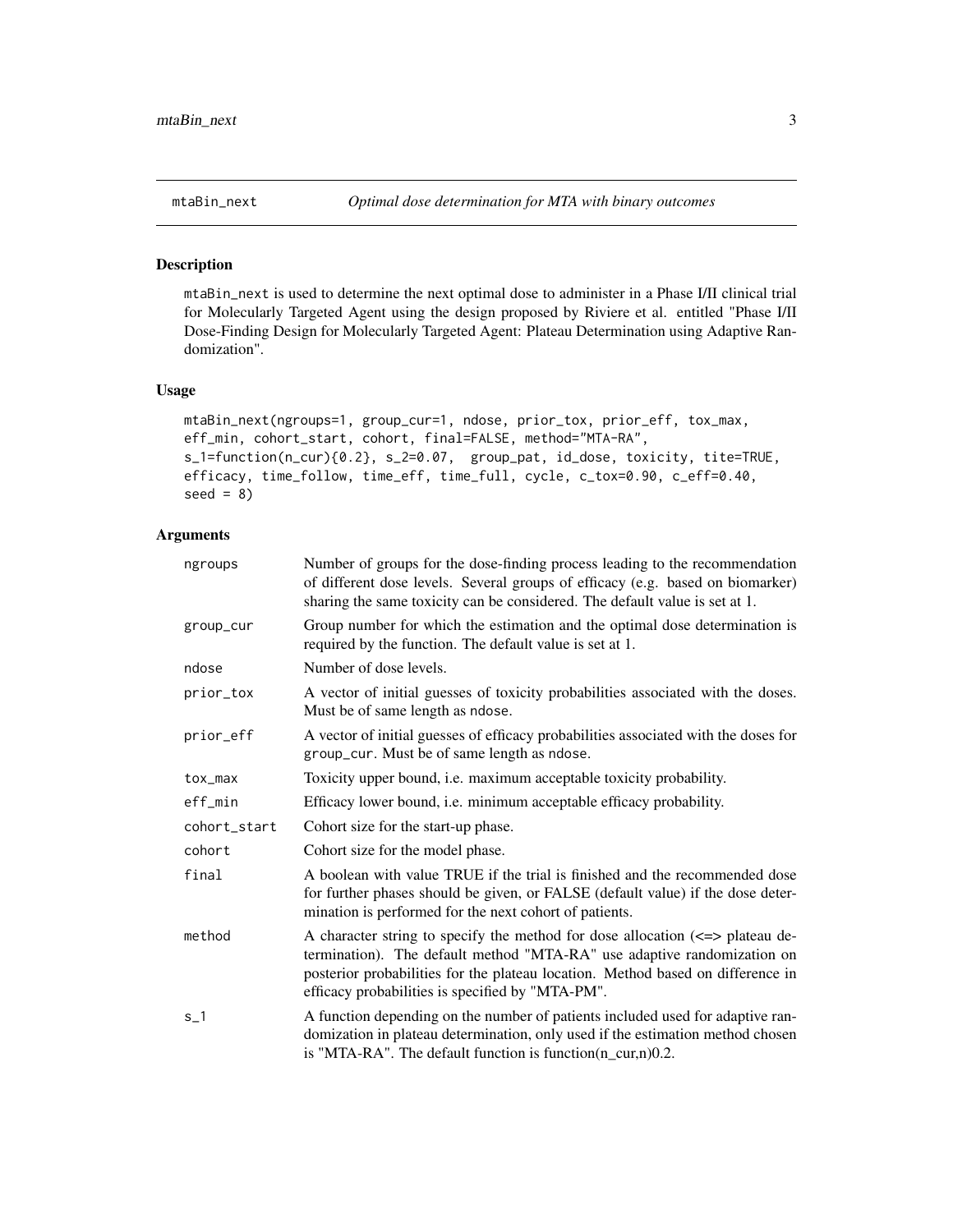| $s_2$       | Cutoff value for plateau determination, only used if the estimation method cho-<br>sen is "MTA-PM". Can be seen as the minimal efficacy difference of practical<br>importance. The default value is 0.07.                                                                                                                                          |
|-------------|----------------------------------------------------------------------------------------------------------------------------------------------------------------------------------------------------------------------------------------------------------------------------------------------------------------------------------------------------|
| group_pat   | A vector indicating the group number associated with each patient included in<br>the trial.                                                                                                                                                                                                                                                        |
| id_dose     | A vector indicating the dose levels administered to each patient included in the<br>trial. Must be of same length as group_pat.                                                                                                                                                                                                                    |
| toxicity    | A vector of observed toxicities (DLTs) for each patient included in the trial.<br>Must be of same length as group_pat.                                                                                                                                                                                                                             |
| tite        | A boolean indicating if the efficacy is considered as a time-to-event (default<br>value TRUE), or if it is a binary outcome (FALSE).                                                                                                                                                                                                               |
| efficacy    | A vector of observed efficacies for each patient included in the trial. Must be of<br>same length as group_pat. This argument is used/required only if tite=FALSE.<br>The observed efficacies of patients belonging to other groups than group_cur<br>should also be filled (although not used) in the same order as group_pat (NA<br>can be put). |
| time_follow | A vector of follow-up times for each patient included in the trial. Must be of<br>same length as group_pat. This argument is used/required only if tite=TRUE.                                                                                                                                                                                      |
| time_eff    | A vector of times-to-efficacy for each patient included in the trial. If no efficacy<br>was observed for a patient, must be filled with +Inf. Must be of same length as<br>group_pat. This argument is used/required only if tite=TRUE.                                                                                                            |
| time_full   | Full follow-up time window. This argument is used only if tite=TRUE.                                                                                                                                                                                                                                                                               |
| cycle       | Minimum waiting time between two dose cohorts (usually a toxicity cycle). This<br>argument is used only if tite=TRUE.                                                                                                                                                                                                                              |
| c_tox       | Tocixity threshold for decision rules. The default value is set at 0.90.                                                                                                                                                                                                                                                                           |
| c_eff       | Efficacy threshold for decision rules. The default value is set at 0.40.                                                                                                                                                                                                                                                                           |
| seed        | Seed of the random number generator. Default value is set at 8.                                                                                                                                                                                                                                                                                    |
|             |                                                                                                                                                                                                                                                                                                                                                    |

# Value

An object of class "mtaBin\_next" is returned, consisting of determination of the next optimal dose level to administer and estimations. Objects generated by mtaBin\_next contain at least the following components:

| prior_tox | Prior toxicities.                                                                                        |
|-----------|----------------------------------------------------------------------------------------------------------|
| prior_eff | Prior efficacies.                                                                                        |
|           | pat_incl_group Number of patients included.                                                              |
| n_tox_tot | Number of observed toxicities.                                                                           |
| рi        | Estimated toxicity probabilities (if the start-up ended).                                                |
| ptox_inf  | Estimated probabilities that the toxicity probability is inferior to tox_max (if the<br>start-up ended). |
| n_eff     | Number of observed efficacies.                                                                           |
| resp      | Estimated efficacy probabilities (if the start-up ended).                                                |
|           |                                                                                                          |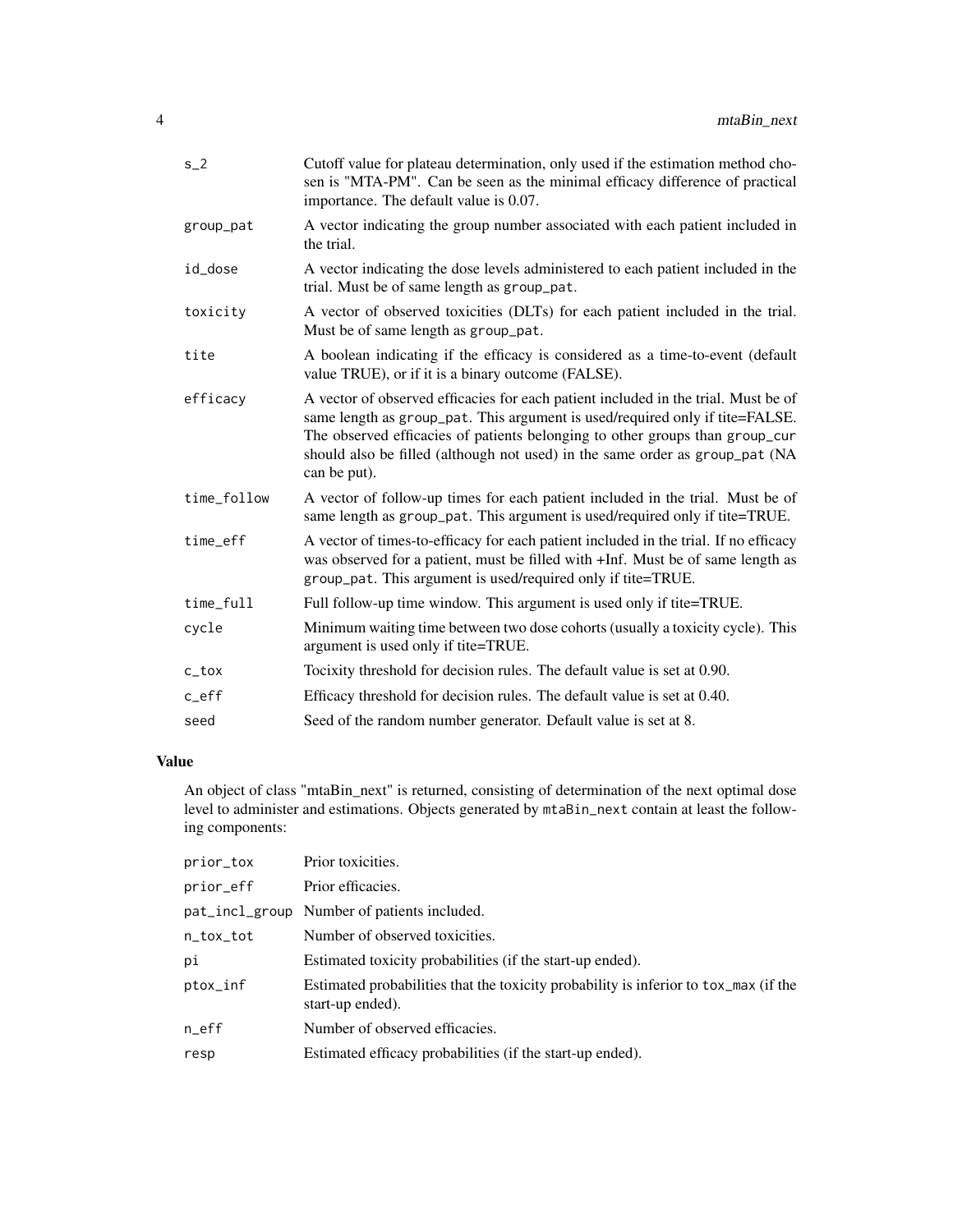<span id="page-4-0"></span>mtaBin\_next 5

| $1$ -qeff_inf | Estimated probabilities that the efficacy probability is superior to eff_min (if<br>the start-up ended).   |
|---------------|------------------------------------------------------------------------------------------------------------|
| proba_tau     | Posterior probabilities for the plateau location.                                                          |
| group_cur     | Current Group for dose determination.                                                                      |
| in_startup    | Start-up phase is ended or not.                                                                            |
| cdose         | NEXT RECOMMENDED DOSE.                                                                                     |
| ngroups       | Number of groups.                                                                                          |
| final         | Maximim sample size reached.                                                                               |
| method        | Allocation method.                                                                                         |
| tox_max       | Toxicity upper bound (if the start-up ended).                                                              |
| eff_min       | Efficacy lower bound (if the start-up ended).                                                              |
| c_tox         | Toxicity threshold (if the start-up ended).                                                                |
| $c$ _eff      | Efficacy threshold (if the start-up ended).                                                                |
| tite          | Type of outcome for efficacy (time-to-event or binary).                                                    |
| time_full     | If efficacy is a time-to-event, full follow-up time is also reminded.                                      |
| cycle         | If efficacy is a time-to-event, minimum waiting time between two dose cohorts<br>(cycle) is also reminded. |

### Note

The "MTA-PM" method is not implemented for non-binary efficacy, as "MTA-RA" is recommended for general use.

#### Author(s)

Jacques-Henri Jourdan and Marie-Karelle Riviere-Jourdan <eldamjh@gmail.com>

#### References

Riviere, M-K., Yuan, Y., Jourdan, J-H., Dubois, F., and Zohar, S. Phase I/II Dose-Finding Design for Molecularly Targeted Agent: Plateau Determination using Adaptive Randomization.

# See Also

[mtaBin\\_sim](#page-5-1).

# Examples

```
prior_tox = c(0.02, 0.06, 0.12, 0.20, 0.30, 0.40)
prior_eff = c(0.12, 0.20, 0.30, 0.40, 0.50, 0.59)
group\_pat_1 = rep(1,33)id\_dose\_1 = c(1,1,1,2,2,2,3,3,3,4,4,4,5,5,5,4,4,4,5,5,5,6,6,6,3,3,3,4,4,4,3,3,3)tox_1 = c(0,0,0,0,0,0,0,0,0,0,0,0,0,0,1,0,0,0,0,0,0,1,1,0,0,0,0,0,1,0,0,0,0)
time_follow<sub>-1</sub> = c(rep(7,30), 6.8, 5, 3.5)
time_eff_1 = c(rep(+Inf,8),4,+Inf,+Inf,+Inf,3,6,+Inf,+Inf,2,+Inf,+Inf,4.5,+Inf,
+Inf,3.2,+Inf,+Inf,2.4,6.1,+Inf,5.8,+Inf,+Inf,2.1,3.6)
```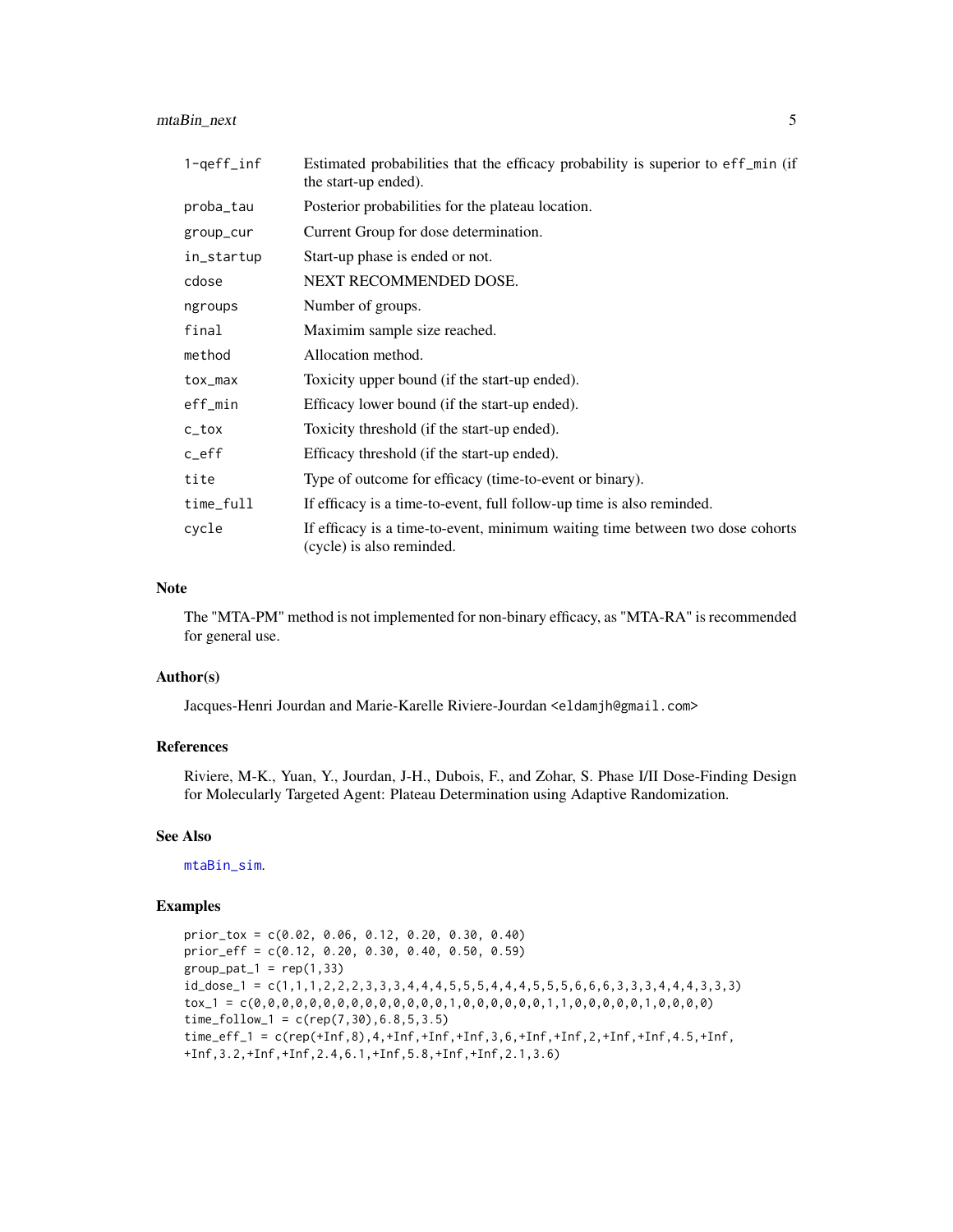```
eff_2 = c(0,0,0,0,0,0,0,0,1,0,0,0,1,1,0,0,1,0,0,1,0,0,1,0,0,1,1,0,0,1,1)group_pat_3 = c(1,2,3,2,1,2,3,1,2,3,3,2,2,1,3,1,2,3,1,2,3,3,3,2,1,1,2,1,2,2)
id_dose_3 = c(1,1,1,1,1,1,1,1,2,1,2,2,2,2,2,2,3,2,2,3,3,3,3,3,1,1,2,1,2,2)
toxicity_3 = c(0,0,0,0,0,0,0,0,0,0,0,0,0,0,1,0,0,0,0,1,0,0,1,0,0,0,0,0,0,0)efficacy_3 = c(NA, 0, NA, 0, NA, 1, NA, NA, 0, NA, NA, 1, 0, NA, NA, NA, 0, NA, NA, 1, NA, NA, NA, NA,0,NA,NA,0,NA,1,1)
s_1=function(n_cur){0.2*(1-n_cur/60)}
# One group, time-to-event
mta1 = mtaBin_next(ngroups=1, group_cur=1, ndose=6, prior_tox=prior_tox,
       prior_eff=prior_eff, tox_max=0.35, eff_min=0.20, cohort_start=3,
       cohort=3, method="MTA-PM", group_pat=group_pat_1, id_dose=id_dose_1,
       toxicity=tox_1, tite=TRUE, time_follow=time_follow_1,
       time_eff=time_eff_1, time_full=7, cycle=3, c_tox=0.90, c_eff=0.40)
mta1
# One group, binary
mta2 = mtaBin_next(ngroups=1, group_cur=1, ndose=6, prior_tox=prior_tox,
       prior_eff=prior_eff, tox_max=0.35, eff_min=0.20, cohort_start=3,
       cohort=3, final = TRUE, method="MTA-RA", group_pat=group_pat_1,
       id_dose=id_dose_1, toxicity=tox_1, tite=FALSE, efficacy=eff_2,
       seed = 190714)
mta2
# Three groups, binary
mta3 = mtaBin_next(ngroups=3, group_cur=2, ndose=6, prior_tox=prior_tox,
       prior_eff=prior_eff, tox_max=0.35, eff_min=0.20, cohort_start=3,
       cohort=3, final = FALSE, s_1=s_1, group_pat=group_pat_3,
       id_dose=id_dose_3, toxicity=toxicity_3, tite=FALSE, efficacy=efficacy_3)
mta3
# Dummy example, running quickly
useless = mtaBin_next(ngroups=1, group_cur=1, ndose=4,
          prior_tox=c(0.12,0.20,0.30,0.40), prior_eff=c(0.20,0.30,0.40,0.50),
          tox_max=0.35, eff_min=0.20, cohort_start=3, cohort=3,
          group_pat=rep(1,9), id_dose=c(1,1,1,2,2,2,2,2,2),
          toxicity=c(0,0,0,1,0,0,0,0,0), efficacy=c(0,0,0,0,0,1,0,1,0), tite=FALSE)
```

```
mtaBin_sim Design Simulator for MTA with binary outcomes
```
#### Description

mtaBin\_sim is used to generate simulation replicates of Phase I/II clinical trial for Molecularly Targeted Agent using the design proposed by Riviere et al. entitled "Phase I/II Dose-Finding Design for Molecularly Targeted Agent: Plateau Determination using Adaptive Randomization".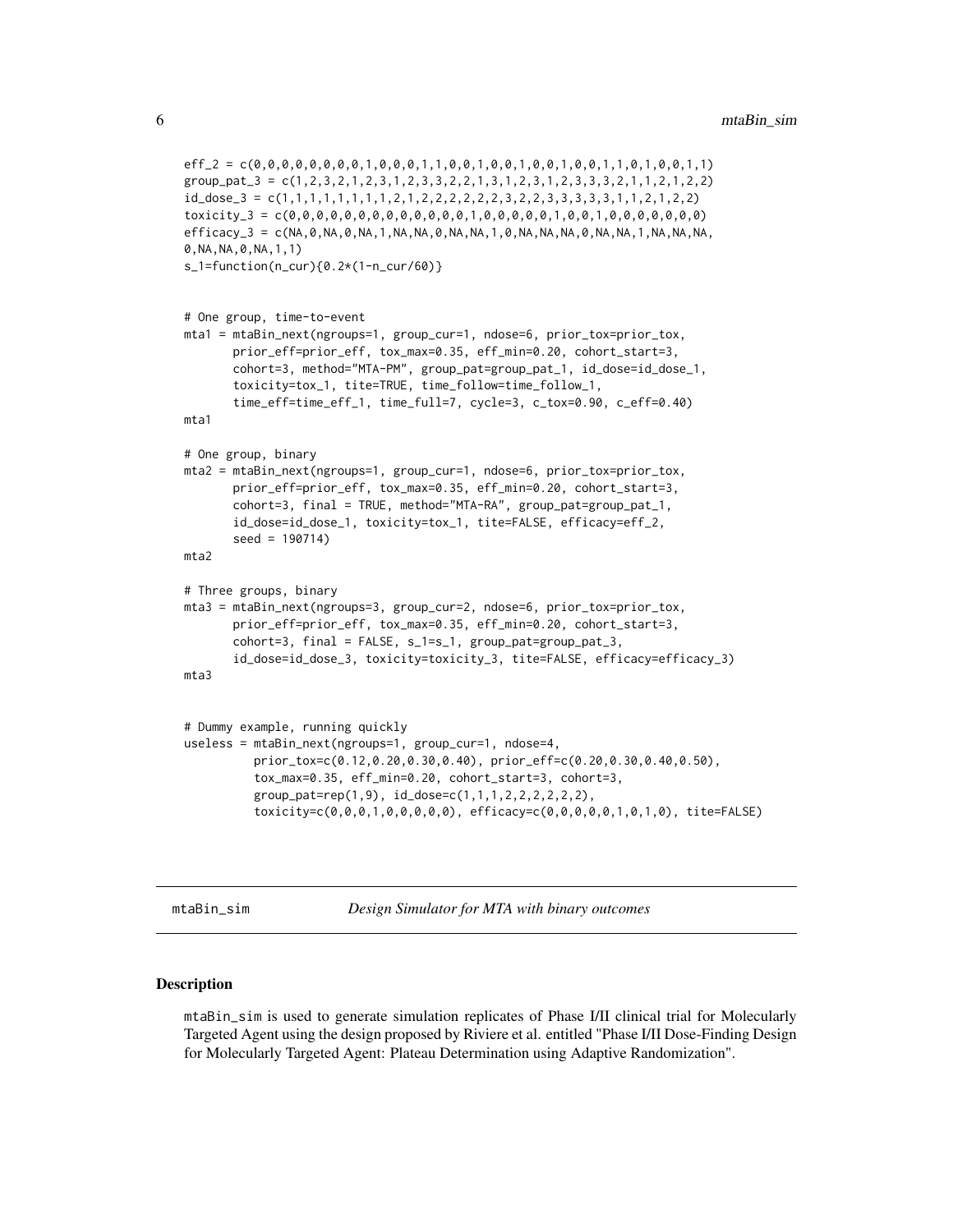# mtaBin\_sim 7

# Usage

```
mtaBin_sim(ngroups=1, ndose, p_tox, p_eff, tox_max, eff_min, prior_tox,
prior_eff, poisson_rate=1, n, cohort_start=3, cohort=3, tite=TRUE, time_full,
method="MTA-RA", s_1=function(n_cur){0.2}, s_2=0.07, cycle, nsim, c_tox=0.90,
c_eff=0.40, seed=8, threads=0)
```
# Arguments

| ngroups      | Number of groups for the dose-finding process leading to the recommendation<br>of different dose levels. Several groups of efficacy (e.g. based on biomarker)<br>sharing the same toxicity can be considered. The default value is set at 1.                                                        |
|--------------|-----------------------------------------------------------------------------------------------------------------------------------------------------------------------------------------------------------------------------------------------------------------------------------------------------|
| ndose        | Number of dose levels.                                                                                                                                                                                                                                                                              |
| $p\_tox$     | A vector of the true toxicity probabilities associated with the doses.                                                                                                                                                                                                                              |
| $p_{eff}$    | A vector (or matrix if several groups) of the true efficacy probabilities associated<br>with the doses.                                                                                                                                                                                             |
| tox_max      | Toxicity upper bound, i.e. maximum acceptable toxicity probability.                                                                                                                                                                                                                                 |
| eff_min      | Efficacy lower bound, i.e. minimum acceptable efficacy probability.                                                                                                                                                                                                                                 |
| prior_tox    | A vector of initial guesses of toxicity probabilities associated with the doses.<br>Must be of same length as p_tox.                                                                                                                                                                                |
| prior_eff    | A vector (or matrix if several groups) of initial guesses of efficacy probabilities<br>associated with the doses. Must be of same length as p_eff.                                                                                                                                                  |
| poisson_rate | (A Vector, if several groups, of the) Rate(s) for the Poisson process used to<br>simulate patient arrival (for each group), i.e. expected number of arrivals per<br>observation window. The default value is set at 1.                                                                              |
| n            | Total number of patients (per groups if several) to include in the dose-finding<br>trial.                                                                                                                                                                                                           |
| cohort_start | Cohort size for the start-up phase. The default value is set at 3.                                                                                                                                                                                                                                  |
| cohort       | Cohort size for the model phase. The default value is set at 3.                                                                                                                                                                                                                                     |
| tite         | A boolean indicating if the efficacy is considered as a time-to-event (default<br>value TRUE), or if it is a binary outcome (FALSE).                                                                                                                                                                |
| time_full    | Full follow-up time window. This argument is used only if tite=TRUE.                                                                                                                                                                                                                                |
| method       | A character string to specify the method for dose allocation $\ll$ => plateau de-<br>termination). The default method "MTA-RA" use adaptive randomization on<br>posterior probabilities for the plateau location. Method based on difference in<br>efficacy probabilities is specified by "MTA-PM". |
| $s_1$        | A function depending on the number of patients included used for adaptive ran-<br>domization in plateau determination, only used if the estimation method chosen<br>is "MTA-RA". The default function is function( $n$ cur) $0.2$ .                                                                 |
| $S_2$        | Cutoff for plateau determination, only used if the estimation method chosen is<br>"MTA-PM". Can be seen as the minimal efficacy difference of practical impor-<br>tance. The default value is 0.07.                                                                                                 |
| cycle        | Minimum waiting time between two dose cohorts (usually a toxicity cycle). This<br>argument is used only if tite=TRUE.                                                                                                                                                                               |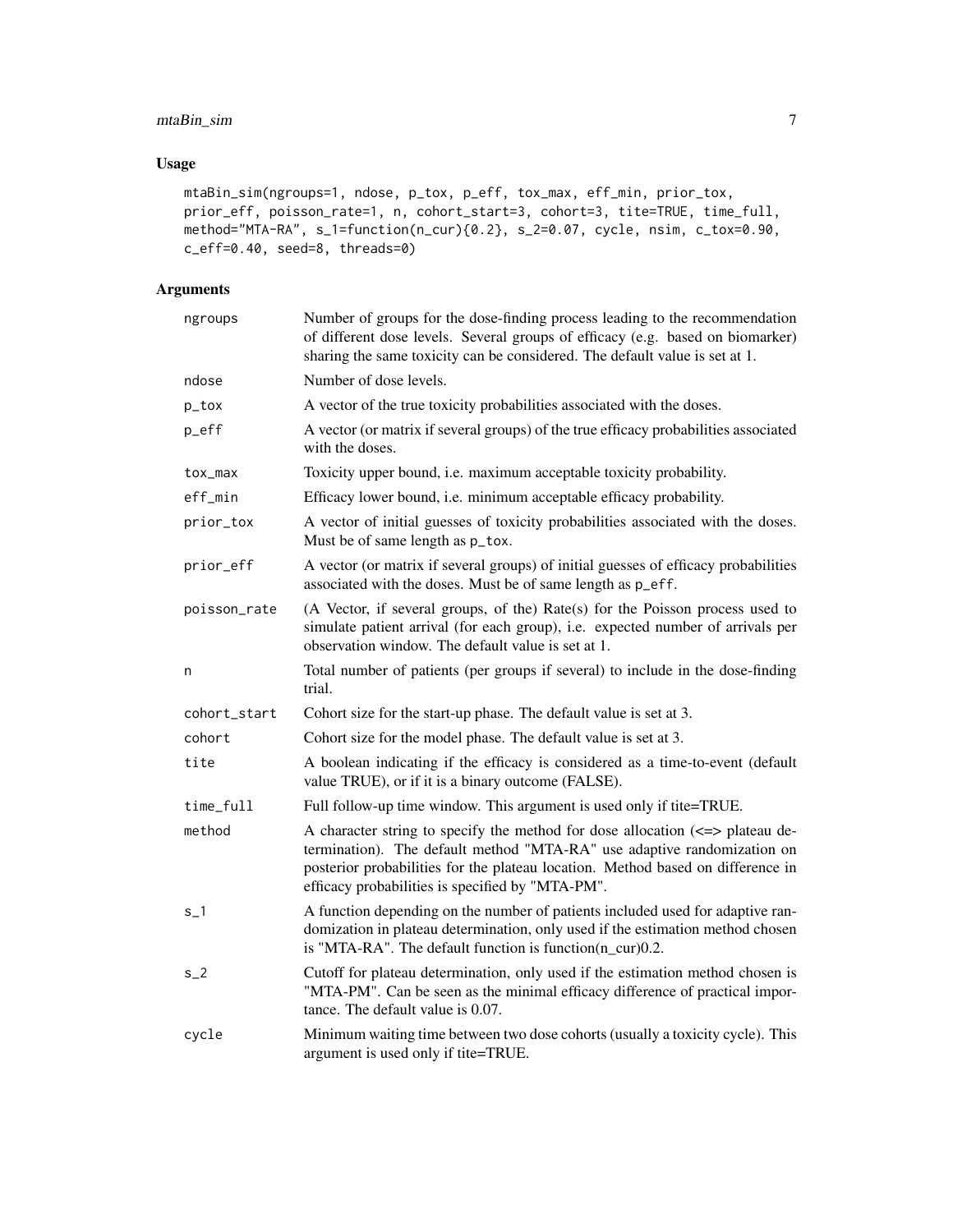| nsim    | Number of simulations.                                                                                     |
|---------|------------------------------------------------------------------------------------------------------------|
| c_tox   | Tocixity threshold for decision rules. The default value is set at 0.90.                                   |
| c_eff   | Efficacy threshold for decision rules. The default value is set at 0.40.                                   |
| seed    | Seed of the random number generator. Default value is set at 8.                                            |
| threads | Number of threads to use to do the computations. If 0, it uses as many threads<br>as available processors. |

# Value

An object of class "mtaBin\_sim" is returned, consisting of the operating characteristics of the design specified. Objects generated by mtaBin\_sim contain at least the following components:

| p_tox                           | True toxicities.                                                                                           |
|---------------------------------|------------------------------------------------------------------------------------------------------------|
| $p_{eff}$                       | True efficacies (for each group).                                                                          |
| prior_tox                       | Prior toxicities.                                                                                          |
| prior_eff                       | Prior efficacies (for each group).                                                                         |
| rec_dose                        | Percentage of Selection (for each group).                                                                  |
| n_pat_dose                      | Number of patients at each dose (for each group).                                                          |
| $n\_tox$                        | Number of toxicities at each dose (for each group).                                                        |
| $n$ <sup><math>e</math>ff</sup> | Number of efficacies at each dose (for each group).                                                        |
| inconc                          | Percentage of inclusive trials (for each group).                                                           |
| method                          | Allocation method.                                                                                         |
| nsim                            | Number of simulations.                                                                                     |
| n_pat_tot                       | Total patients accrued.                                                                                    |
| tox_max                         | Toxicity upper bound.                                                                                      |
| eff_min                         | Efficacy lower bound.                                                                                      |
| poisson_rate                    | Rate for Poisson process.                                                                                  |
| $c_t$                           | Toxicity threshold.                                                                                        |
| $c$ _eff                        | Efficacy threshold.                                                                                        |
| cohort_start                    | Cohort size start-up phase.                                                                                |
| cohort                          | Cohort size model phase.                                                                                   |
| tite                            | Type of outcome for efficacy (time-to-event or binary).                                                    |
| time_full                       | If efficacy is a time-to-event, full follow-up time is also reminded.                                      |
| cycle                           | If efficacy is a time-to-event, minimum waiting time between two dose cohorts<br>(cycle) is also reminded. |
| duration                        | If efficacy is a time-to-event, trial mean duration is also returned.                                      |

# Note

The "MTA-PM" method is not implemented for non-binary efficacy, as "MTA-RA" is recommended for general use.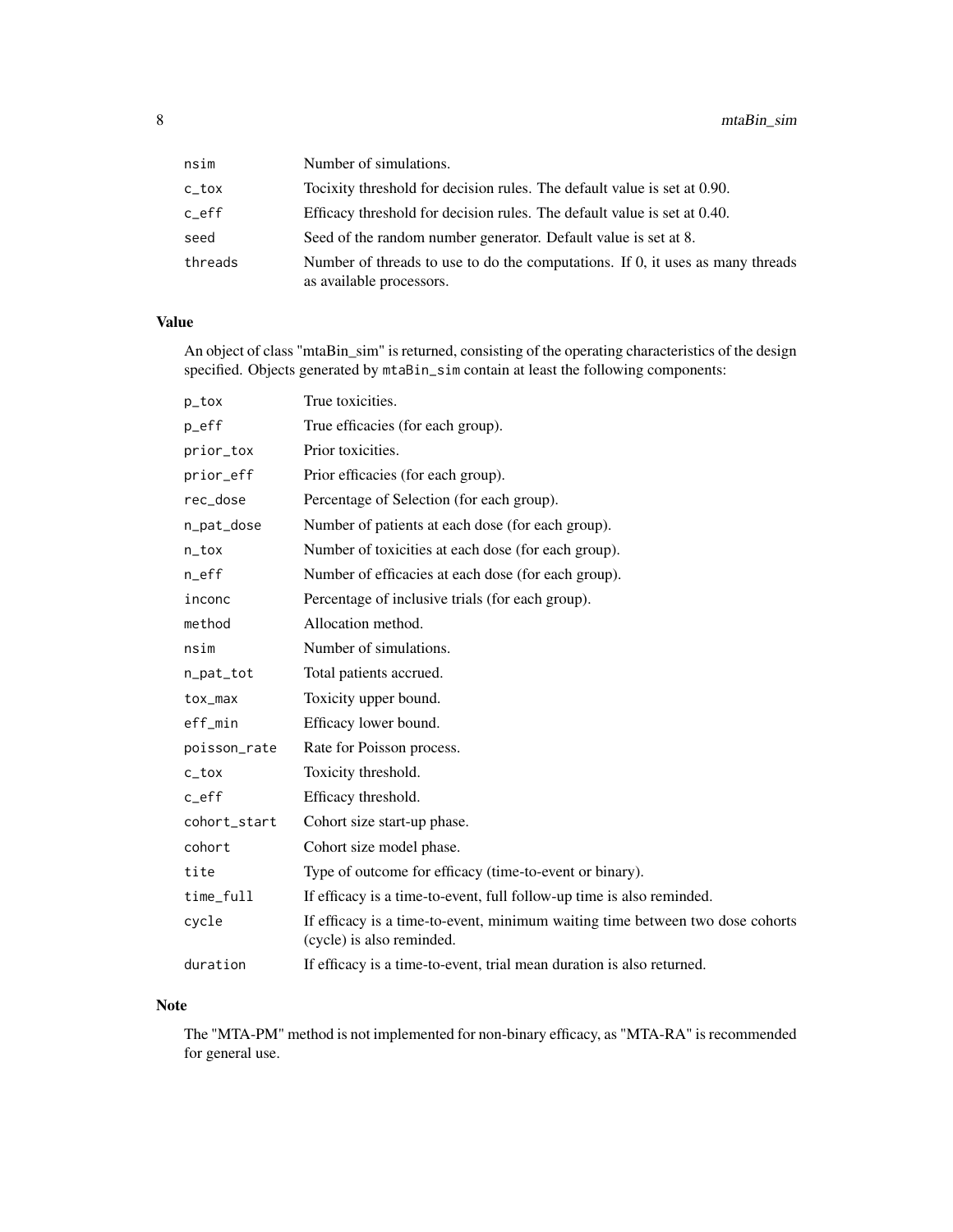### <span id="page-8-0"></span>mtaBin\_sim 9

#### Author(s)

Jacques-Henri Jourdan and Marie-Karelle Riviere-Jourdan <eldamjh@gmail.com>

#### References

Riviere, M-K., Yuan, Y., Jourdan, J-H., Dubois, F., and Zohar, S. Phase I/II Dose-Finding Design for Molecularly Targeted Agent: Plateau Determination using Adaptive Randomization.

#### See Also

[mtaBin\\_next](#page-2-1).

### Examples

```
p_tox_sc1 = c(0.005, 0.01, 0.02, 0.05, 0.10, 0.15)
p_eff_sc1_g1 = c(0.01, 0.10, 0.30, 0.50, 0.80, 0.80)
p_tox_sc2 = c(0.01, 0.05, 0.10, 0.25, 0.50, 0.70)
p_eff_sc2_g2 = matrix(c(0.40, 0.01, 0.40, 0.02, 0.40, 0.05, 0.40, 0.10, 0.40,
0.35, 0.40, 0.55), nrow=2)
prior_tox = c(0.02, 0.06, 0.12, 0.20, 0.30, 0.40)
prior_eff = c(0.12, 0.20, 0.30, 0.40, 0.50, 0.59)
prior_eff2 = rbind(prior_eff, prior_eff)
s_1=function(n_cur){0.2}
n=60
# With only one group and efficacy as time-to-event
sim1 = mtaBin_sim(ngroups=1, ndose=6, p_tox= p_tox_sc1, p_eff= p_eff_sc1_g1,
       tox_max=0.35, eff_min=0.20, prior_tox=prior_tox, prior_eff= prior_eff,
       poisson_rate=0.28, n=60, cohort_start=3, cohort=3, tite=TRUE,
       time_full=7, cycle=3, nsim=1)
sim1
# With only one group and efficacy binary
sim2 = mtaBin_sim(ngroups=1, ndose=6, p_tox= p_tox_sc1, p_eff= p_eff_sc1_g1,
       tox_max=0.35, eff_min=0.20, prior_tox=prior_tox, prior_eff= prior_eff,
       n=n, cohort_start=3, cohort=3, tite=FALSE, method="MTA-RA",
       s_1=function(n_cur){0.2*(1-n_cur/n)}, nsim=1)
sim2
# With only two groups and efficacy as time-to-event
sim3 = mtaBin_sim(ngroups=2, ndose=6, p_tox= p_tox_sc2, p_eff= p_eff_sc2_g2,
               tox_max=0.35, eff_min=0.20, prior_tox=prior_tox,
               prior_eff= prior_eff2, poisson_rate=c(0.40,0.25) , n=60,
               cohort_start=3, cohort=3, tite=TRUE, time_full=7,
               method="MTA-PM", s_2=0.07, cycle=3, nsim=1, c_tox=0.90,
               c_eff=0.40)
```
sim3